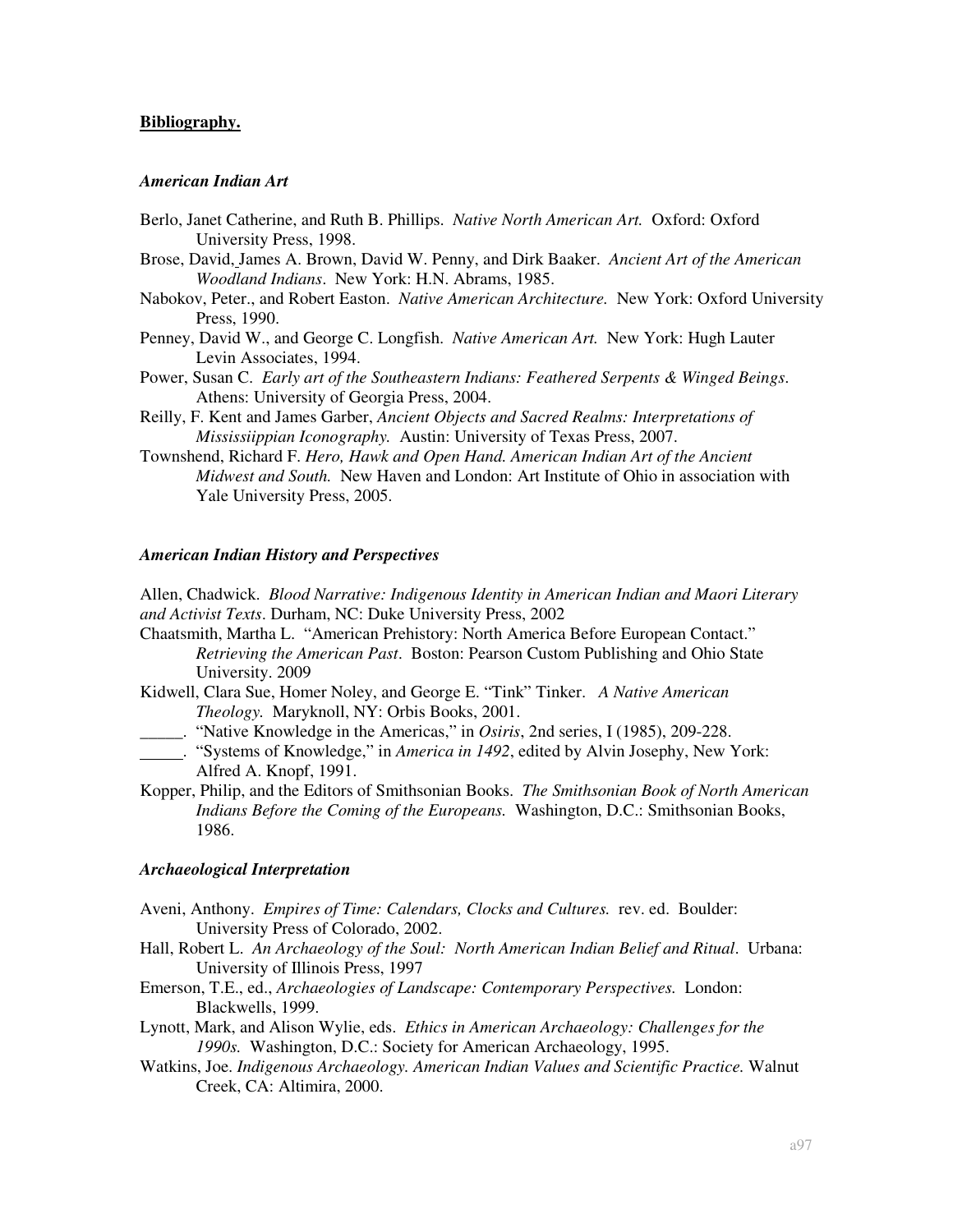### *Architectural and Environmental Theory, Hermeneutics, and Interpretation*

- Beardsley, John. *Earthworks and Beyond: Contemporary Art in the Landscape.* 3<sup>rd</sup> ed. New York: Abbeville Press, 1998.
- Bartley, Elizabeth A. and John E Hancock. "A Question of Interactivity" In J. Trant and D. Bearman (eds.). *Museums and the Web 2006: Proceedings*, Toronto: Archives & Museum Informatics, http://www.archimuse.com/mw2006/papers/bartley/bartley.html.
- Corner, James, "A Discourse on Theory II: Three Tyrannies of Contemporary Theory and the Alternative of Hermeneutics" in *Landscape Journal*. Fall 1991 vol. 10 no. 2, pp. 115-133
- Gadamer, Hans-Georg. *The Relevance of the Beautiful and Other Essays*. Translated by Nicholas Walker. Cambridge and New York: Cambridge University Press, 1986.
- \_\_\_\_\_. *Truth and Method.* Translated by J. Weinsheimer and D. G. Marshall. Continuum, New York, 1994.
- Hancock, John E., "Radical Hermeneutics and the 'Work' of Architecture." In *Proceedings of the 1995 Seattle Annual Conference of the Association of Collegiate Schools of Architecture.*  Washington, DC: Association of Collegiate Schools of Architecture, 1995.
- \_\_\_\_\_. "The Earthworks Hermeneutically Considered," in *Hopewell Settlement Patterns, Subsistence, and Symbolic Landscapes*, A. Martin Byers and DeeAnne Wymer, Editors, University of Florida Press, 2010. pp. 263 – 275.
- Heidegger, Martin. *Poetry Language Thought*. Translated by Albert Hofsteadter. New York: Harper and Row, 1971.
- Hiley, David R., James F. Bohman, and Richard Schusterman. *The Interpretive Turn: Philosophy, Science, Culture*. Ithaca: Cornell University Press, 1991.
- Jackson, J. B. *Discovering the Vernacular Landscape.* New York: Yale University Press, 1984.
- Jones, Lindsay. *The Hermeneutics of Sacred Architecture: Experience, Interpretation, Comparison.* Cambridge, MA: Distributed by Harvard University Press for Harvard University Center for the Study of World Religions, 2000.
- Kozan, Jose M. and Kozan, Iara B., *"White Water Shaker Village: Exploring Historical Images as Data Sources for Digital Reconstructions,"* in Proceedings of the 34th Computer Applications and Quantitative Methods in Archaeology Conference, Fargo, United States. 2008.
- Levin, David Michael, *The Opening of Vision: Nihilism and the Postmodern Situation.* London: Taylor and Francis Group, 1998.
- Mugerauer, Robert. *Interpreting Environments: Tradition, Deconstruction, Hermeneutics.* Austin: University of Texas Press, 1995.
- Norberg-Schulz, Christian. *The Concept of Dwelling*. New York: Electa/Rizzoli, 1985.
- \_\_\_\_\_. *Genius Loci: Towards a Phenomenology of Architecture.* New York: Rizzoli International, 1980.
- Palmer, Richard E. *Hermeneutics.* Evanston: Northwestern University Press, 1969.
- Scully, Vincent. *The Earth, the Temple, and the Gods*. New Haven: Yale University Press, 1962.
- , *Pueblo: Mountain, Village, Dance.* New York: Viking Press, 1975.

## *General Works: Earthworks in North America*

- Brown, James. "6000 Years of Moundbuilding" *Cambridge Archaeological Journal* 15 (2005) 113-115.
- DeBoer, Warren R. "Ceremonial Centers from Cayapas (Esmeraldas, Eduador) to Chillicothe (Ohio, U.S.A.)." *The Cambridge Archaeological Journal* 7, no. 2 (October, 1997): 225- 253.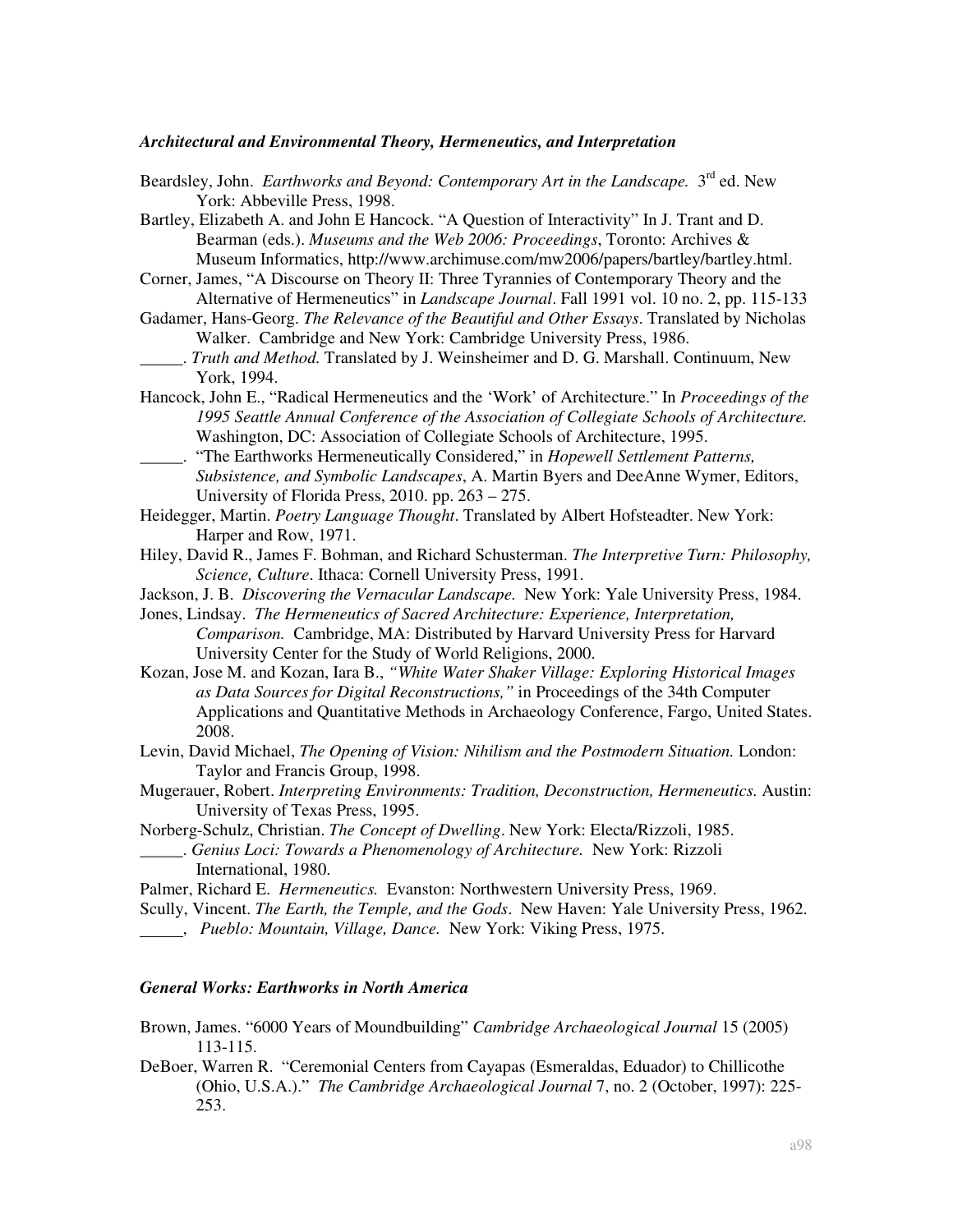Kennedy, Roger. *Hidden Cities: The Discovery and Loss of Ancient North American Civilization.* New York: The Free Press (Macmillan), 1994.

- Milner, George R. *The Moundbuilders: Ancient Peoples of Eastern North America.* London: Thames and Hudson, 2004.
- Mainfort, Robert C. Jr. and Lynne P. Sullivan, editors, *Ancient Earthen Enclosures of the Eastern Woodlands.* Gainesville: University Press of Florida, 1998.
- Shaffer, Lynda Norene. *Native Americans Before 1492. The Moundbuilding Centers of the Eastern Woodlands.* New York: M.E.Sharpe, 1992.
- Shetrone, Clyde Henry. *The Mound-Builders.* Tuscaloosa: University of Alabama Press, 2004.
- Silverberg, Robert. *The Mound Builders*. Athens: Ohio University Press, 1986.
- Squier, Ephraim G., and Edwin H. Davis. *Ancient Monuments of the Mississippi Valley.*  (Smithsonian Contributions to Knowledge, 1 [1848]*,* edited with introduction by David J. Meltzer. Washington, D.C.: Smithsonian Institution, 1998.
- Thomas, Cyrus. *Report on the Mound Explorations of the Bureau of Ethnology*. Twelfth Annual Report of the Bureau of Ethnology, 1890-1891. Washington, D.C.: Government Printing Office, 1894.

#### *General Works: Cahokia and Mississippian Sites*

- Dalan, Rinita A., et al, *Envisioning Cahokia: A Landscape Perspective.* Dekalb: Northern Illinois University Press, 2003.,
- Emerson, Thomas E. *Cahokia and the Archaeology of Power.* Tuscaloose*:* University of Alabama Press, 1997.
- Emerson, T.E. and R.B. Lewis, *Cahokia and the Hinterlands: Middle Mississippian Cultures of the Midwest .*Urbana: University of Illinois Press, 1991.

Fowler, Melvin L. 1996, "Sky watchers, sacred space, cosmology and community organization at ancient Cahokia." *Wisconsin Archaeologist* 77 (2-3)=:151-8

- ----------------------2003. "Cahokia: circles, calendars, corn and cosmology" in *Wisconsin Archaeologist* 84(1) : 55-71.
- Galloway, P. ed. *The Southeastern Ceremonial Complex. 1989.* Lincoln: University of Nebraska Press.
- Holley, George R., Rinita A. Dalan and Philip Smith 1993. "Investigations in the caohia site grand plaza." *American Antiquity* 58 (2) :306-19.
- Milner, George. 1990 "The late prehistoric Cahokia cultural system of the Mississippi River Valley: Foundation, florescence and fragmentation" in *Journal of World Prehistory* 4  $(1): 1-43.$
- --------------------1998. *The Cahokia Chiefdom: The Archaeology of a Mississippian Society.* Washington, D.C.: Smithsonian Institution Press.
- Pauketat, Timothy R. 1994. *The Ascent of Chiefs: Cahokia and Mississippi Politics in Native North America.* Tuscaloosa: University of Alabama Press.
- -------------------------1998. *The Archaeology of Downtown Cahokia: Tract 15A and Dunham Tract Excavations.* Urbana: University of Illinois Press.
- **THE TE-1000-1000-1000-2002.** "A Fourth generation synthesis of Cahokia and Mississippianization. *Midcontentinental Journal of Archnaeology* 27:149-170.
- -------------------------2004. *Ancient Cahokia and the Mississippians.* Cambrdige: Cambridge University Press.
- *-------------------------* 2007. *Chiefdoms and other archaeological delusions.* Walnut Canyon, CA: Altimara Press.
- ------------------------- 2009. *Cahokia. Ancient America's Great City on the Mississippi.* New York: Penguin.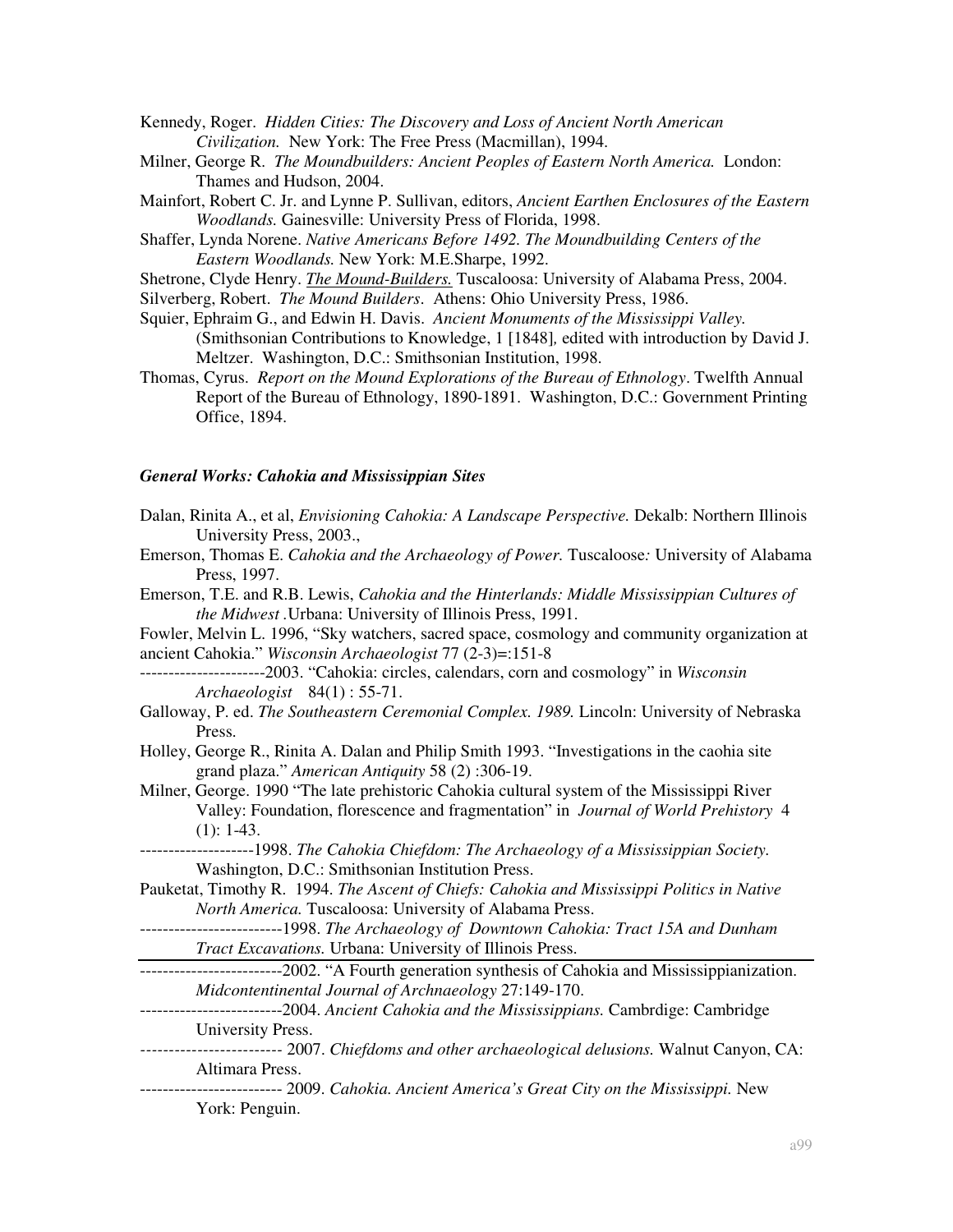Pauketat, Timothy R. and T.E. Emerson, eds. 2000 *Cahokia. Domination and Ideology in the Mississippian World*. University of Nebraska Press.

Schilling, Timothy Michael. 2012. "Building monks mound, Cahokia, Illinois, A.D. 800-1400" *Journal of Field Archaeology* 37:302-13.

# *General Works: Louisiana Earthworks (Poverty Point and Watson Brake)*

| Broyles, Bettye J. and Charles Webb, Poverty Point Culture. Morgantown, West Virginia:                                                                                   |
|--------------------------------------------------------------------------------------------------------------------------------------------------------------------------|
| Southeast Archaeological Conference Bulletin No.12. 1970.                                                                                                                |
| Gibson, John L. 1974"The Rise and Decline of Poverty Point," Louisiana Archaeology 1:8-36.                                                                               |
| ------------------, 1980 "Speculations on the Origin and Development of Poverty Point Culture,"                                                                          |
| Louisiana Archaeology 6:319-348.                                                                                                                                         |
| -----------------, 1987 "Poverty Point Reconsidered," Mississippi Archaeology 22(2):14-31.                                                                               |
| -----------------, 1992 "Povertyt Point Chronology: The Long and the Short of It." Paper presented<br>at the 34 <sup>th</sup> Caddo Conference, Bossier City, Louisiana. |
| -----------------, 1994. "Before Their TimeEarly Mounds in the Lower Mississippi Valley,"                                                                                |
| Southeastern Archaeology 13: 162-181.                                                                                                                                    |
| ----------------, 2000. The Ancient Mounds of Poverty Point. Gainesville: University of Florida                                                                          |
| Press.                                                                                                                                                                   |
| -----------------, 2007 "Formed from the Earth at That Place." The Material Side of Community at                                                                         |
| Poverty Point," American Antiquity 72:509-523.                                                                                                                           |
| Gibson, John L. and Phillip J. Carr, editors. Signs of Power: The Rise of Cultural Complexity in                                                                         |
| the Southeast. Tuscaloosa: University of Alabama Press, 2004.                                                                                                            |
| Ford, James A. and Clarence Wevv. Poverty Point: A Late Archaic Site in Louisiana.                                                                                       |
| Anthropological Papers V. 45 part 1. New York, New York: American Museum of                                                                                              |
| Natural History.                                                                                                                                                         |
| Kidder, Tristram R. "Mapping Poverty Point," American Antiquity, 67: 89-101. 2002                                                                                        |
| ----------------------, "Transforming Hunter-Gatherer History at Poverty Point" in Hunter-                                                                               |
| Gatherer Archaeology as Historical Process, edited by Kenneth E. Sassaman and Donald                                                                                     |
| H. Holly, Jr, 95-119. Tucson: University of Arizona Press, 2011.                                                                                                         |
| Ortmann, Anthony L. "The Poverty Point Mounds: Analyksis of the Chronology6, Construction,                                                                               |
| History and Function of North America's Largest Hunter-Gatherer Monuments." PhD.                                                                                         |
| Dissertation, Tylane University, 2007.                                                                                                                                   |
| ------------------------ and Tristram R. Kidder, 2013. "Building Mound A at Poverty Point,                                                                               |
| Louisiana. Monumental public architecture, ritual practice and implications for hunter-                                                                                  |
| gatherer complexity." Geoarchaeology 28                                                                                                                                  |
| Sassaman, Kenneth E. "Poverty Point as Structure, Event, Process."Journal of Archaeological                                                                              |
| Method and Theory, 12:335-364. 2005                                                                                                                                      |
| Saunders, Joe. "Middle Archaic and Watson Brake," in Archaeology of Louisiana, edited by                                                                                 |
| Mark A. Reese, 63-76. Baton Rouge: Louisiana State University Press, 2010.                                                                                               |
| ------------------------ et al 1997 "A Mound Complex in Louisiana at 5400-5000 Years Before the                                                                          |
| Present." Science 277:1796-9                                                                                                                                             |
| ----------------------- et al 2005 "Watson Brake: a Middle Archaic Mound Complex in Northeast<br>Lousiana' American Antiquity, 70:631-668. 2005.                         |
|                                                                                                                                                                          |

Young, W. Biloine and Melvin Fowler, *Cahokia: the Great Native American Metropolis*. Urbana: University of Illinois Press, 2000.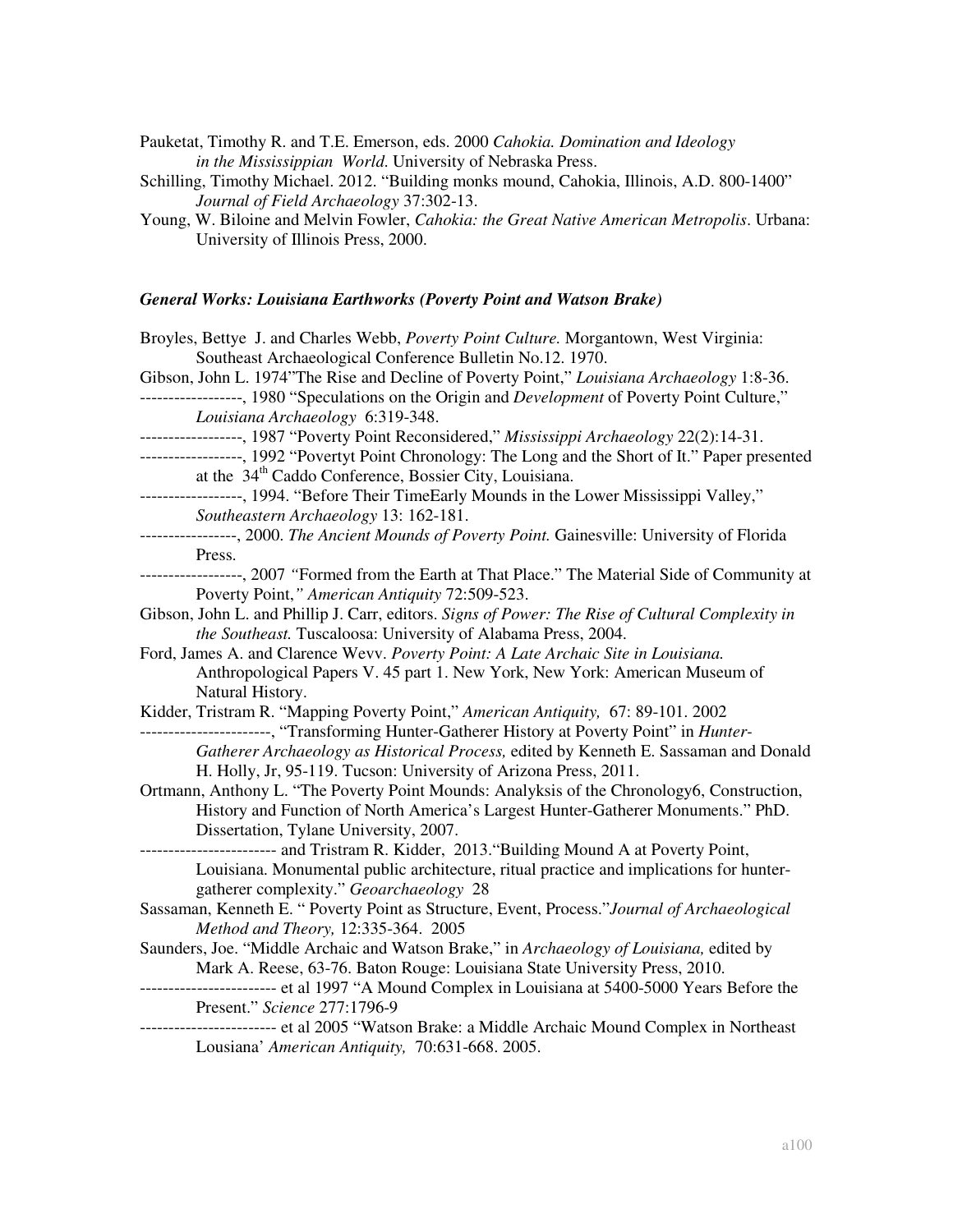- Thomas, David Hurst and Matthew Sanger, editors. *Trend, Tradition and Turmoil: What Happened to the Southeastern Archaic?* Anthropological Papers No. 93. New York: American Museum of Natural History, 2010.
- Clarence Webb, 1977**.** *The Poverty Point Culture.* Baton Rouge: Louisiana State University

## *General Works: Ohio Valley Earthworks, Mounds, Cultures, and Interpretations*

- Applegate, Darlene, and Robert C. Mainfort, Jr., eds. *Woodland Period Systematics in the Middle Ohio Valley.* Tuscaloosa: University of Alabama Press, 2005.
- Baugh, Timothy G., and Jonathan E. Ericson, eds. *Prehistoric Exchange Systems in North America.* New York: Plenum Press, 1994.
- Brose, David S., and N'omi M. Greber, eds., *Hopewell Archaeology: The Chillicothe Conference*. Kent, OH: Kent State University Press, 1979.
- Byers, A. Martin. *The Ohio Hopewell Episode: Paradigm Lost and Paradigm Gained*. Akron, OH: University of Akron Press, 2004.
- Carr, Christopher, and D. Troy Case, eds. *Gathering Hopewell: Society, Ritual, and Ritual Interaction*. New York: Kluwer Academic/Plenum Publishers, 2005.
- Charles, Douglas K. and Jane E. Buikstra, editors, *Recreating Hopewell*. Gainesville: University Press of Florida, 2006.
- Chaatsmith, Martha L. "Ohio Native American Earthworks". *Retrieving the American Past*. Boston: Pearson Custom Publishing and Ohio State University. 2004
- CERHAS Center for the Electronic Reconstruction of Historical and Archaeological Sites. *Virtual Explorations of the Ancient Ohio Valley.* Interactive CD-ROM. Cincinnati: University of Cincinnati, 2005.
- Connolly, Robert. *Middle Woodland Hilltop Enclosures: The Built Environment, Construction, and Function.* Ph.D. Thesis, University of Illinois at Champaign-Urbana, 1996.
- Cowan, C. Wesley. *First Farmers of the Middle Ohio Valley.* Cincinnati: Cincinnati Museum of Natural History, 1987.
- Dancey, William S., and Paul J. Pacheco, editors. *Ohio Hopewell Community Organization*. Kent, OH: Kent State University Press, 1997.
- Genheimer, Robert, ed. *Cultures Before Contact: The Late Prehistory of Ohio and Surrounding Regions.* Columbus: The Ohio Archaeological Council, 2000.
- Lepper, Bradley. *Ohio Archaeology.* Columbus: Orange Frazer Press, 2005.
- Long, Cathryn. *Ancient America.* San Diego: Lucent Books, 2002.
- Ohio Historical Society and the Ohio Regional Development Commission. *Earthworks of Southern Ohio: Ancient Monuments of the Mississippi Valley.* DVD and audio forms. Columbus: Ohio Historical Society, 2008.
- Mainfort, Robert C., Jr., and Lynne P. Sullivan, eds. *Ancient Earthen Enclosures of the Eastern Woodlands.* Gainesville: University Press of Florida, 1998.
- Mills, William C. *Archaeological Atlas of Ohio.* Columbus: Ohio State Archaeological and Historical Society, 1914.
- Morgan, William N. *Prehistoric Architecture in the Eastern United States.* Cambridge, MA: The MIT Press, 1980.
- O'Donnell, James H., III. *Ohio's First Peoples*. Athens: Ohio University Press, 2004.

Pacheco, Paul J., ed. *A View from the Core: A Synthesis of Ohio Hopwewell Archaeology.* Columbus: The Ohio Archaeological Council, 1996.

- Riordan, Robert V. *Altering a Middle Woodland Enclosure: Questions of Design and Environment.* Gainesville: University Press of Florida, 2006.
	- \_\_\_\_\_. *Boundaries, Resistance, and Control: Enclosing the Hilltops in Middle Woodland*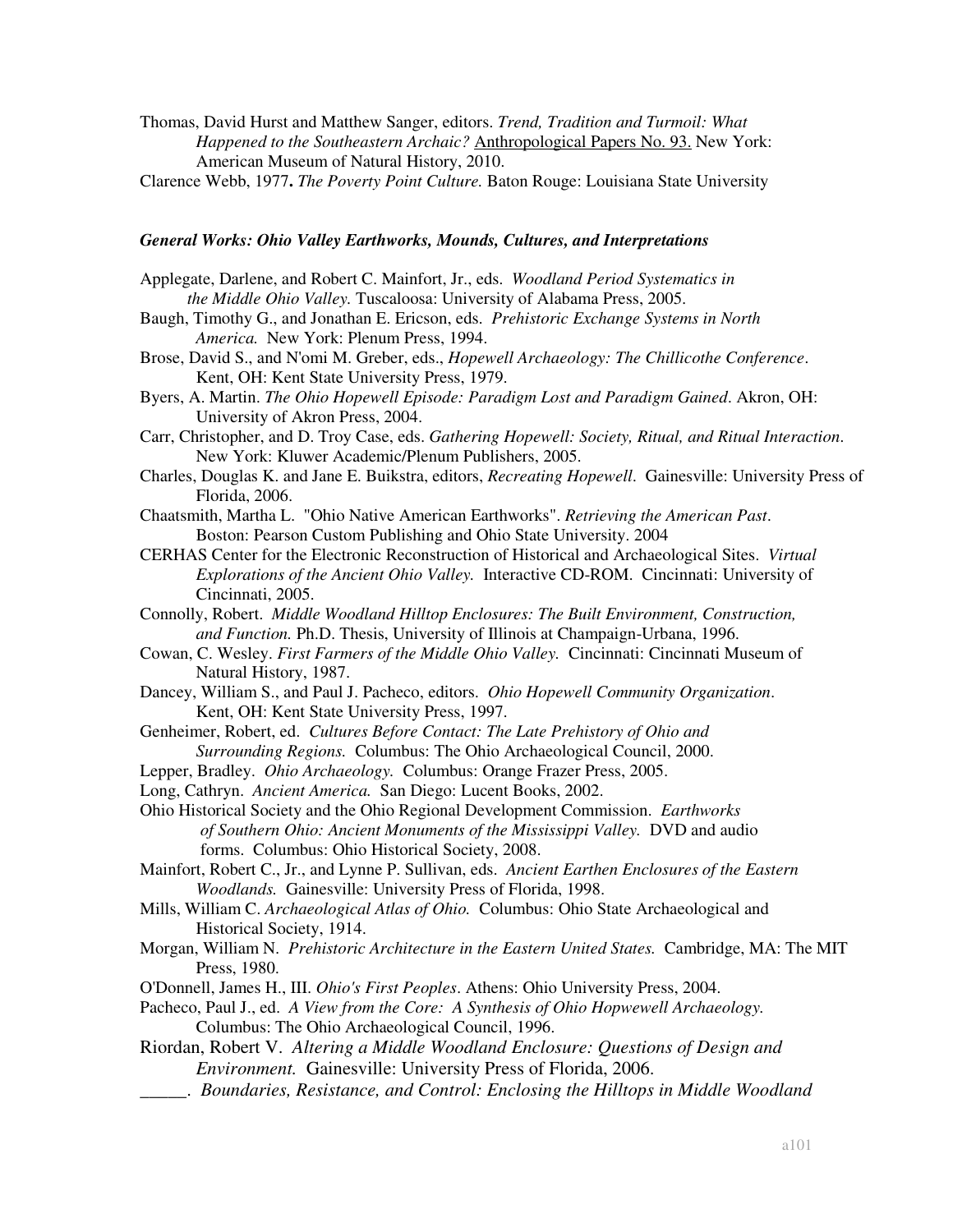*Ohio.* Gainesville: University Press of Florida, 1998.

- Romain, William F. *Mysteries of the Hopewell: Astronomers, Geometers, and Magicians of the Eastern Woodlands.* Akron, OH: University of Akron Press, 2000.
	- \_\_\_\_\_. *Shamans of the Lost World: A Cognitive Approach to the Prehistoric Religion of the Ohio Hopewell.* Lanham, MD: AltaMira Press, 2009.
- Rockwell, David. *Giving Voice to Bear: North American Indian Myths, Rituals, and Images of the Bear.* Niwat, Colorado: Roberts Rinehart Publishers, 1991.
- Seeman, Mark F. *The Hopewell Interaction Sphere: The Evidence for Inter-Regional Trade and Structural Complexity*. Indianapolis: Indiana Historical Society, Prehistory Research Series 5:2 (1979).
- Smith, Bruce D. "Hopewellian Farmers of Eastern North America," in: *Rivers of Change: Essays on Early Agriculture in Eastern North America.*, ed. Bruce Smith. Washington, D. C.: Smithsonian Institution Press, 1992.
- Townshend, Richard F., ed. *Hero, Hawk, and Open Hand: American Indian Art of the Ancient Midwest and South.* Chicago: University of Chicago Press, 2004.
- Webb, William S. and Raymond S. Baby. *The Adena People No. 2*. Columbus: The Ohio Historical Society, 1957.
- Wilcox, Frank Nelson. *Ohio Indian Trails: A Pictorial Survey of the Indian Trails of Ohio, Arranged from the Works of the Late Frank Wilcox.* Ed. William A. McGill. Kent, OH: Kent University Press, 1970.

### *Specific to Early Ohio and its Understandings of the Earthworks*

- Atwater, Caleb. *Descriptions of the Antiquities Discovered in the State of Ohio and Other Western States*. American Antiquarian Society, 1829
- Boewe, Charles, Editor. *John D. Clifford's Indian Antiquities.* University of Tennessee Press, 2000. (Published letters of Clifford, Atwater, and Rafinesque relating to Ohio valley antiquities)
- Chateaubriand, Francois Rene Vicomte de. "Discussion historique sur les ruines trouvées au bord de l'Ohio… " in: Mercure de France 115, 1801. (Historical discussion on the ruins found at the edge of the Ohio, in North America, and from which it is spoken in the *Voyage in Pennsylvania* of M. Crevecoeur).
- Drake, Daniel. *Natural and Statistical view, or Picture of Cincinnati and the Miami Country.* Cincinnati: Looker and Wallace, Cincinnati, 1815.
- Franz, Angelika. "Die Mysteriösen Steine von Newark" in: *Spiegel Online* (Germany) http://www.spiegel.de/wissenschaft/mensch/0,1518,554739,00.html May 24, 2008.
- Lepper, Bradley T. "Early Archaeological Investigations in Licking County, Ohio" in: *Ohio Archaeologist* 40(4):6-7, 1991. (Transcription of the 1836 Calliopean Society excavations into Newark's Observatory Mound, a precociously early example of scientific, problemoriented archaeology; original hand-written document in Denison University archives)
- Prufer, Olaf H. & Sara E. Pedde, "The Portsmouth Earthworks: an eighteenth-century account of Ohio prehistory by Saint John de Crevecoeur" in *Ohio Archaeologist* 49(2):14-15, 1999.
- Steiner, A. G. "Indian works on the Huron" in: *The Fire Lands Pioneer* 13:70-73, 1878.

## *Specific to Little Miami Valley Sites*

Blosser, Jack, and Robert C. Glotzhober. *Fort Ancient: Citadel, Cemetery, Cathedral, or Calendar?* Columbus: Ohio Historical Society, 1995.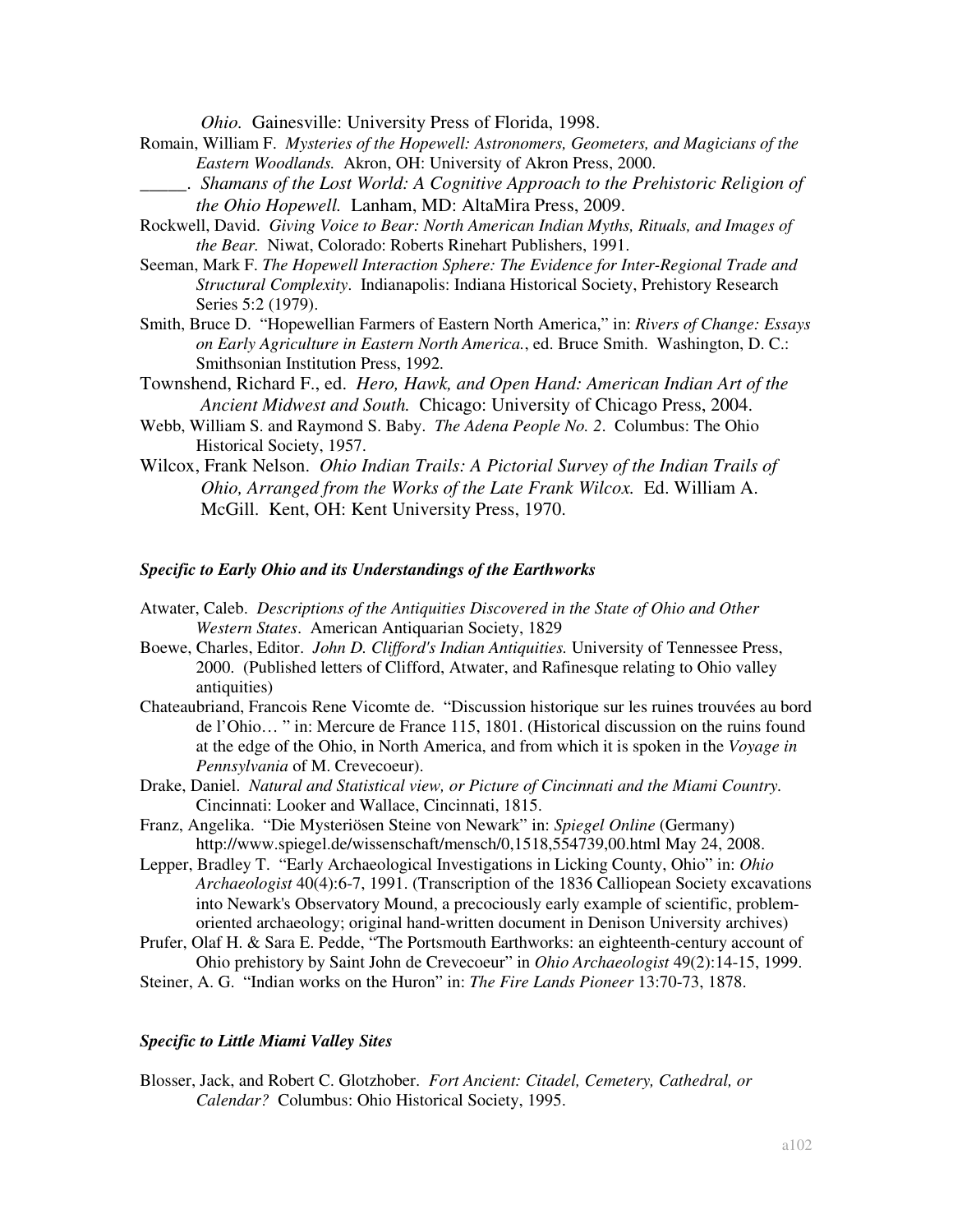- Cowan, F. L., T. S. Sunderhaus and R. A. Genheimer, "Notes from the Field: An Update from the Stubbs Earthworks Site." *The Ohio Archaeological Council Newsletter* 10, no. 2 (1998):6-13.
- Cowan, F.L., T. S. Sunderhaus and R. A. Genheimer, "Notes from the Field: More Hopewell Houses at the Stubbs Earthworks Site." *The Ohio Archaeological Council Newsletter* 11, no. 2 (1999):11-16.
- Moorehead, Warren K. *Fort Ancient: The Great Prehistoric Earthwork of Warren County*. Cincinnati, Ohio: Robert Clarke, 1890.
- Putnam, Frederic W. "A Singular Ancient Work." (on Foster's Earthworks) *American Antiquarian Society Proceedings* 1890, n.s.7, no.1: 136-137.
- Riorden, Robert. "A Construction Sequence for a Middle Woodland Hilltop Enclosure." *Midcontinental Journal of Archaeology* 20, no.1 (1995).
- Starr, S. Frederick. *The Archaeology of Hamilton County, Ohio* (The Journal of the Cincinnati Museum of Natural History 23, no.1, June, 1960). Cincinnati, OH: Cincinnati Museum of Natural History, 1960.
- Tankersley, Kenneth B. "The Mariemont Earthwork: A Fort Ancient Serpentine Hydraulic Structure," *North American Archaeologist* 29:2 (2008), pp. 123-143.
- Willoughby, Charles C. *The Turner Group of Earthworks Hamilton County, Ohio.* Cambridge, MA: Peabody Museum of American Archaeology and Ethnology, Harvard University, 1922.

## *Specific to Ohio Brush Creek Sites*

- Fletcher, Robert V., Terry L. Cameron, Bradley T. Lepper, DeeAnne Wymer, and W. Pickard. "Serpent Mound: A Fort Ancient Icon?" *Midcontinental Journal of Archaeology* 21 (Spring, 1966).
- Glozhober, Robert C., and Bradley T. Lepper. *Serpent Mound: Ohio's Enigmatic Effigy Mound.*  Columbus: Ohio Historical Society, 1994.
- Lepper, Bradley T. "Great Serpent." *Timeline*15, no.5 (Sept.-Oct. 1998): 30-45.
- Locke, John. "Ancient Work in Highland County." In *Second Annual Report on the geological survey of the state of Ohio.* Ed. W.W. Mather et al. Columbus: S. Medary, 1838.
- Putnam, Frederic W. "The Serpent Mound of Ohio." *Century Magazine*, April, 1890.

# *Specific to Scioto River Sites (including Paint Creek)*

- Case, D. Troy, Christopher Carr, C.A. Johnston, and B. Goldstein. *The Scioto Hopewell and Their Neighbors: Bioarchaeological Documentation and Cultural Understanding.* New York: Springer Science and Business Media, 2008.
- Greber, N'omi, *The Hopewell Mound Group: Its People and Their Legacy* (CD-ROM). Columbus: The Ohio Historical Society, 1995.
- \_\_\_\_\_. "A Study of Continuity and Contrast Between Central Scioto Adena and Hopewell Sites." *West Virginia Archaeologist* 43, nos. 1 and 2 (Spring and Fall 1991): 1-26.
- \_\_\_\_\_, with James B.Griffin. *Recent Excavations at the Edwin Harness Mound, Liberty Works, Ross County, Ohio.* Midcontinental Journal of Archaeology Special Paper No. 5. Kent, OH: Kent University Press, 1983.
- \_\_\_\_\_, and Katharine C. Ruhl. *The Hopewell Site: A Contemporary Analysis Based on the Work of Charles C. Willoughby.* Investigations in American Archaeology. Boulder: Westview Press, 1989.